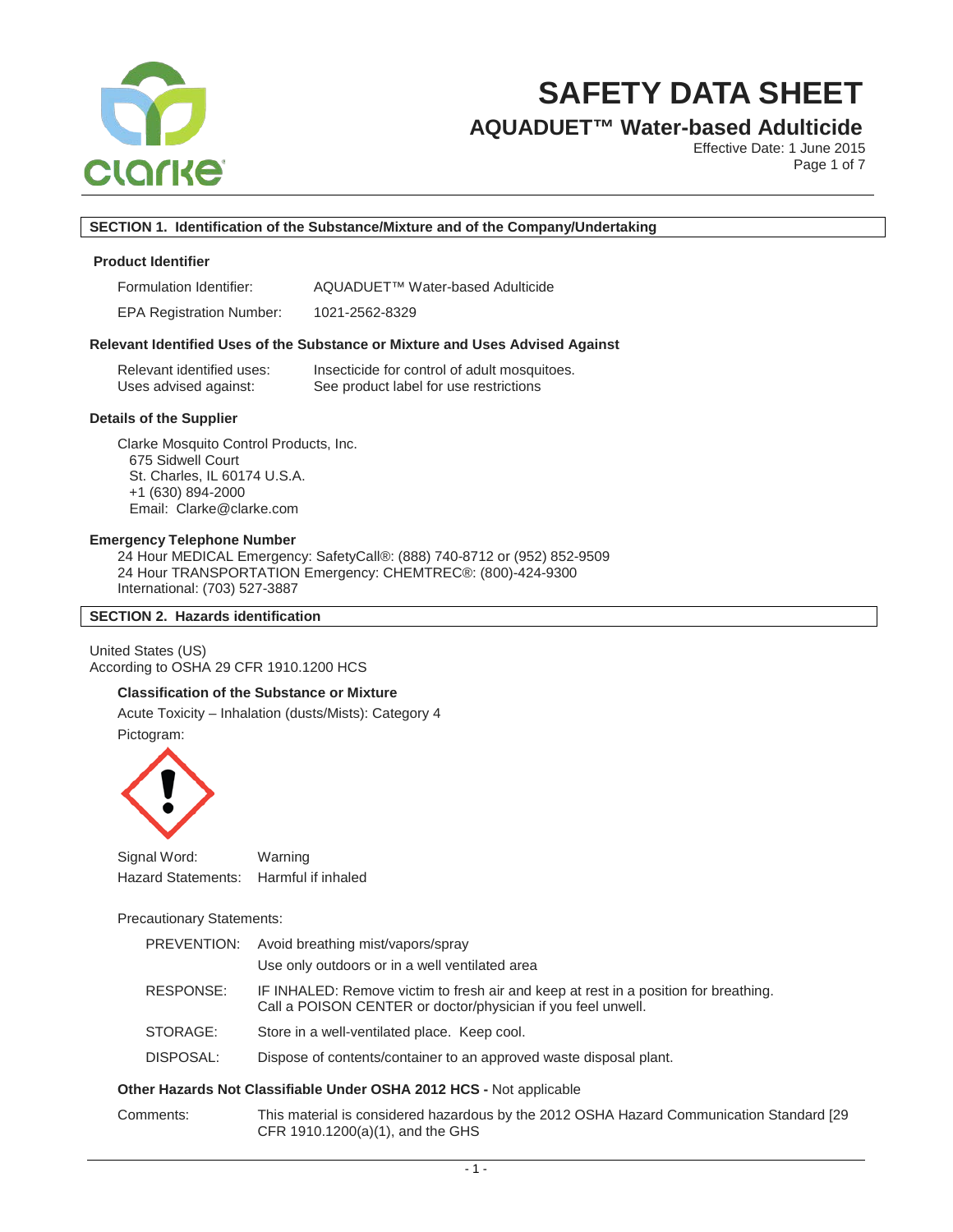

# **AQUADUET™ Water-based Adulticide**

Effective Date: 1 June 2015 Page 2 of 7

## **SECTION 3. Composition/Information on Ingredients**

| <b>Components</b>                     |            |                     |
|---------------------------------------|------------|---------------------|
| Substance Name                        | CAS No.    | Concentration % w/w |
| ETOC <sup>®</sup> (Prallethrin)       | 23031-36-9 |                     |
| SUMITHRIN <sup>®</sup> (d-Phenothrin) | 26002-80-2 | 5.0                 |
| Piperonyl Butoxide                    | $51-03-6$  | 5.0                 |

Ingredients not identified are non-hazardous and/or are not required to be disclosed pursuant to 29 CFR 1910.1200 (2012), and are withheld as trade secret.

### **SECTION 4. First Aid Measures**

# **Description of First Aid Measures**

- Hold eye open and rinse slowly and gently with water for 15-20 minutes. Remove contact lenses, if present, after the first 5 minutes then continue rinsing. Call a poison control center/doctor for treatment advice.
- Skin Contact: Take off contaminated clothing. Rinse skin immediately with plenty of water for 15-20 minutes. Call a poison control center or doctor for treatment advice.
- Ingestion: If swallowed, IMMEDIATELY call a poison control center or doctor for treatment advice. DO NOT give **any** liquid to the person. Do not induce vomiting unless told to do so by a poison control center or doctor. Never give anything by mouth to an unconscious person.
- Inhalation: Remove affected person to fresh air. If person is not breathing, call 911 or an ambulance, then give artificial respiration, preferably mouth-to-mouth if possible. Call a poison control center or doctor for further treatment advice.

#### **Indication of Immediate Medical Attention and Special Treatment**

Note to Physician: For skin effects, a highly efficient therapeutic agent for Pyrethrin/Pyrethroid exposure is topical application of Tocopherol Acetate (Vitamin E).

### **SECTION 5. Fire-Fighting Measures**

#### **Extinguishing Media**

Suitable Extinguishing Media: Water Fog, Carbon Dioxide (CO<sub>2</sub>), Dry Chemical, foam

Unsuitable Extinguishing Media: Do not use water jet.

#### **Special Hazards Arising From the Substance or Mixture**

Specific Hazards: No information available.

#### **Explosion data: Sensitivity to Mechanical Impact:** None **Sensitivity to static discharge:** None

# **Special Protective Equipment and Precautions for Fire-Fighters**

As in any fire, wear self-contained breathing apparatus pressure-demand, MSHA/NIOSH (approved or equivalent) and full protective gear.

Special Procedures: Move container from fire area if it can be done without risk. Do not scatter spilled material with highpressure water streams. Dike for later disposal. Use extinguishing agents appropriate for surrounding fire. Avoid inhalation of material or combustion by-products. Stay upwind and keep out of low areas.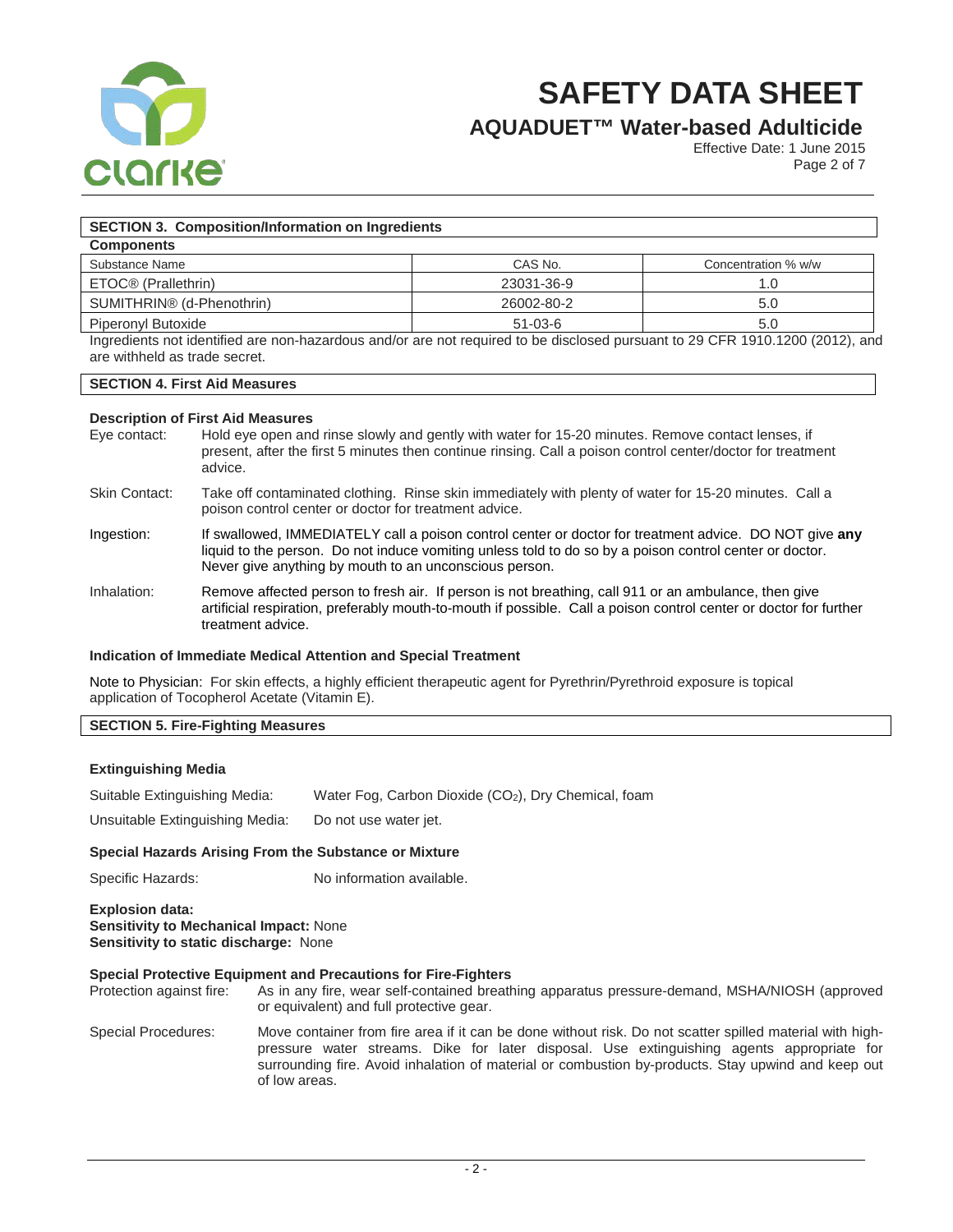

**AQUADUET™ Water-based Adulticide**

Effective Date: 1 June 2015 Page 3 of 7

| <b>SECTION 6. Accidental Release Measures</b>                       |                                                                                                                                                                                                                                                                                                                                                                                                                          |  |
|---------------------------------------------------------------------|--------------------------------------------------------------------------------------------------------------------------------------------------------------------------------------------------------------------------------------------------------------------------------------------------------------------------------------------------------------------------------------------------------------------------|--|
|                                                                     |                                                                                                                                                                                                                                                                                                                                                                                                                          |  |
|                                                                     | Personal Precautions, Protective Equipment and Emergency Procedures                                                                                                                                                                                                                                                                                                                                                      |  |
| <b>General Precautions:</b>                                         | Use appropriate protection (see section 8). Evacuate personnel to safe areas. Keep people<br>away from and upwind of spill/leak. Use personal protective equipment as required.                                                                                                                                                                                                                                          |  |
| <b>Environmental Precautions:</b>                                   | Prevent product from entering into drains and waterways. Collect and dispose of this<br>material and its container in accordance with national and regional regulations. If the<br>product has contaminated surface water, inform the appropriate authorities.                                                                                                                                                           |  |
|                                                                     | Methods and Material for Containment and Cleaning Up                                                                                                                                                                                                                                                                                                                                                                     |  |
| Methods for containment:                                            | Prevent further leakage of spillage if safe to do so. Move containers from spill area.                                                                                                                                                                                                                                                                                                                                   |  |
| Small spill:                                                        | Dam up. Soak up with inert absorbent material. Pick up and transfer to properly labeled<br>containers.                                                                                                                                                                                                                                                                                                                   |  |
| Large Spill:                                                        | Prevent entry into sewers, water courses, basements or confined areas. Dam up and soak<br>up with inert absorbent material. Pick up and transfer to properly labeled containers.<br>Dispose of via a licensed waste disposal contractor. Contaminated absorbent material may<br>pose the same hazard as the spilled product. Note: see Section 1 for emergency contact<br>information and Section 13 for waste disposal. |  |
| <b>SECTION 7. Handling and Storage</b>                              |                                                                                                                                                                                                                                                                                                                                                                                                                          |  |
| <b>Precautions for Safe Handling</b>                                |                                                                                                                                                                                                                                                                                                                                                                                                                          |  |
| Protective measures:                                                | Use with local exhaust ventilation. Use personal protective equipment as required. Do<br>not breathe dust/fume/gas/mist/vapors/spray. For more information, see product label.                                                                                                                                                                                                                                           |  |
| Hygiene Measures:                                                   | Eating, drinking and smoking should be prohibited in areas where this material is<br>handled, stored and processed. Workers should wash hands and face before eating,<br>drinking and smoking. Remove contaminated clothing and protective equipment before<br>entering eating areas. See also Section 8 for additional information on hygiene<br>measures.                                                              |  |
| <b>Conditions for Safe Storage, Including Any Incompatibilities</b> |                                                                                                                                                                                                                                                                                                                                                                                                                          |  |
| <b>Storage Conditions:</b>                                          | Keep containers tightly closed in a cool, well-ventilated place. Keep in properly<br>labeled containers. For more information, see product label. Keep out of reach of<br>children.                                                                                                                                                                                                                                      |  |
| <b>SECTION 8. Exposure Controls / Personal Protection</b>           |                                                                                                                                                                                                                                                                                                                                                                                                                          |  |
| <b>Control Parameters</b>                                           |                                                                                                                                                                                                                                                                                                                                                                                                                          |  |
| <b>Exposure Guidelines:</b>                                         | This product, as supplied, does not contain any hazardous materials with occupational exposure<br>limits established by the region specific regulatory bodies.                                                                                                                                                                                                                                                           |  |
|                                                                     | dhilahal Destastian Magaiman, angkan Dagaanal Destastian Emilymanti                                                                                                                                                                                                                                                                                                                                                      |  |

#### **Individual Protection Measures, such as Personal Protection Equipment:**

| Eye Protection:                | Tight sealing safety goggles or face shield.                                                                                                                                         |
|--------------------------------|--------------------------------------------------------------------------------------------------------------------------------------------------------------------------------------|
| <b>Skin Protection:</b>        | Wear a long-sleeved shirt, long pants, socks and shoes.                                                                                                                              |
| Hand Protection:               | It is good industrial hygiene practice to minimize skin contact. If required or preferred, use suitable<br>protective chemical resistant gloves such as latex, nitrile, or neoprene. |
| <b>Respiratory Protection:</b> | None required. If exposure limits are exceeded or irritation is experienced, NIOSH/MSHA approved<br>respiratory protection should be worn.                                           |

# **SECTION 9. Physical and Chemical Properties**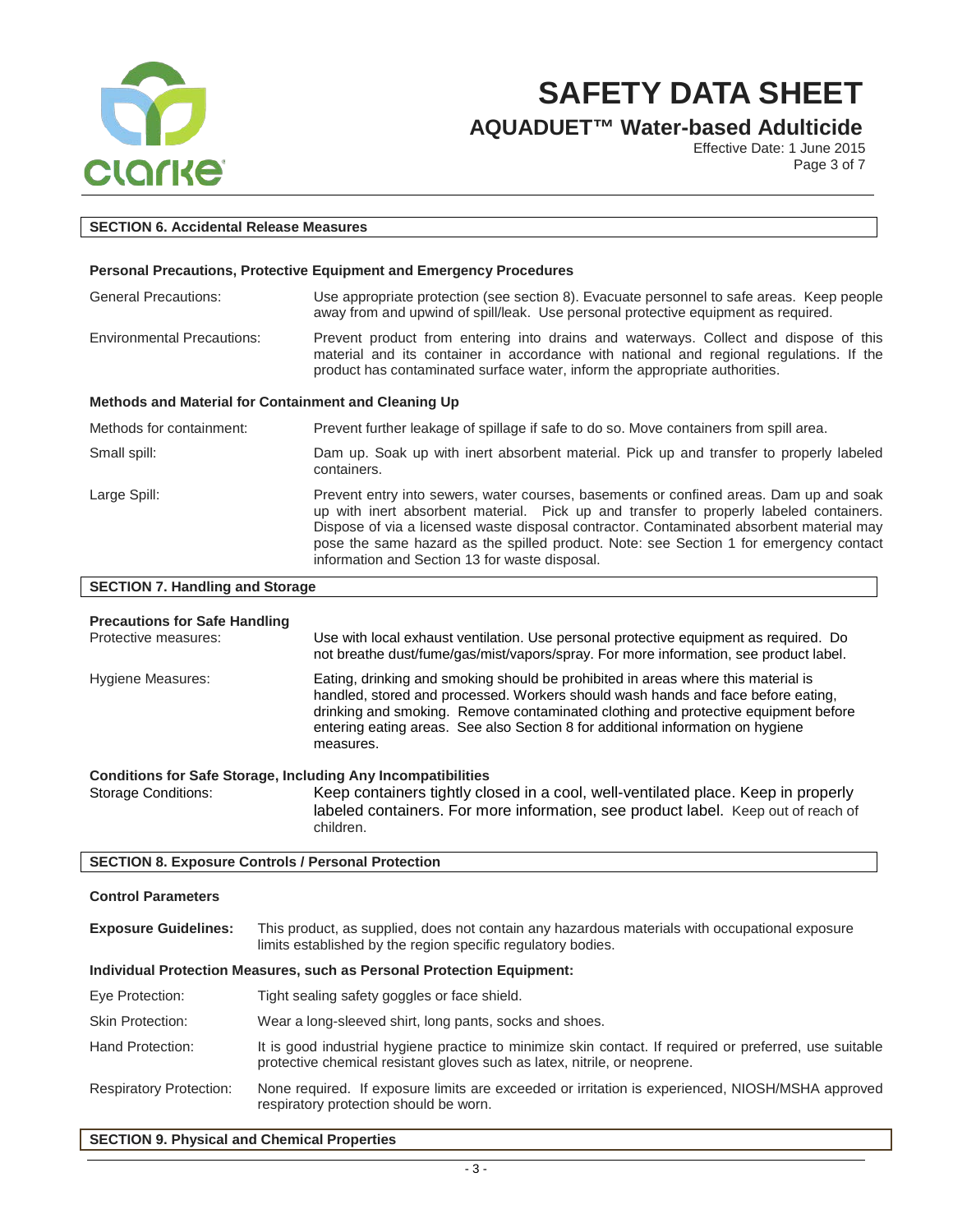

# **AQUADUET™ Water-based Adulticide**

Effective Date: 1 June 2015 Page 4 of 7

# **Information on Basic Physical and Chemical Properties**

| Appearance:                     | Liquid                                      |
|---------------------------------|---------------------------------------------|
| Color:                          | Milky white                                 |
| Odor:                           | Sweet                                       |
| Odor Threshold:                 | No information available                    |
| pH:                             | 5.3 @ 5% in H2O                             |
| <b>Melting Point:</b>           | No information available                    |
| Freezing Point:                 | No information available                    |
| Initial Boiling Point:          | No information available                    |
| Flash Point:                    | >93.3°C (>200°F) (Tag Closed Cup)           |
| Evaporation Rate:               | No information available                    |
| Flammability:                   | No information available                    |
| Explosion limits [U/L]:         | No information available                    |
| Vapor Pressure:                 | No information available                    |
| Vapor Density (Air = 1):        | Heavier than air                            |
| <b>Relative Density:</b>        | No information available                    |
| Specific Gravity (Water $= 1$ ) | No information available                    |
| Density:                        | 1.012 g/cm <sup>3</sup> @ 20 <sup>o</sup> C |
| Solubility:                     | No information available                    |
| <b>Partition Coefficient:</b>   | No information available                    |
| Auto-Ignition Temperature:      | No information available                    |
| Dynamic Viscosity:              | 11.2 cPs @ 22.8º C Brookfield               |
| Decomposition Temperature:      | No information available                    |
| <b>Explosive Properties:</b>    | No information available                    |
| <b>Oxidizing Properties:</b>    | No information available                    |
| VOC Content (%):                | 10%                                         |

#### **SECTION 10. Stability and Reactivity**

#### **Reactivity**

No data available

## **Chemical Stability**

Stable under recommended normal storage conditions

### **Possibility of Hazardous Reactions**

| Hazardous Reactions:<br>Hazardous Polymerization: | None under normal conditions<br>Hazardous polymerization does not occur           |  |
|---------------------------------------------------|-----------------------------------------------------------------------------------|--|
| <b>Conditions to avoid</b>                        | Extremes of temperature and direct sunlight                                       |  |
| Incompatible materials                            | Not compatible with strong acids and bases. Not compatible with oxidizing agents. |  |

# **Hazardous decomposition products**

Carbon monoxide (CO), Carbon dioxide (CO2)

#### **SECTION 11. Toxicological information**

#### **Information on Likely Routes of Exposure**

Routes of entry: Oral, Dermal, Inhalation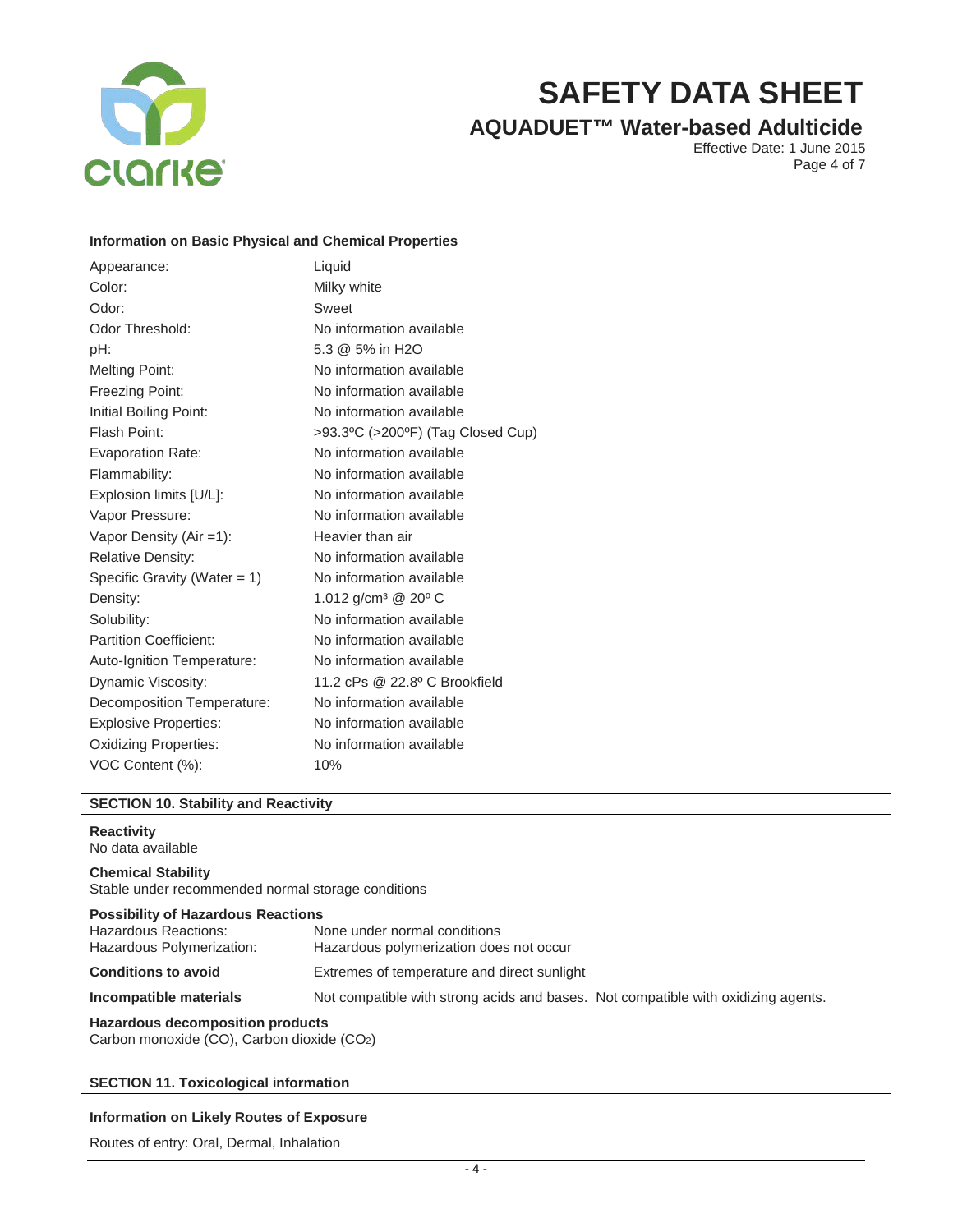

**AQUADUET™ Water-based Adulticide**

Effective Date: 1 June 2015 Page 5 of 7

# **Information on Toxicological Effects**

Acute Toxicity / Effects

Assessment of acute toxicity: Slightly toxic after ingestion. Slightly toxic after short-term inhalation. Slightly toxic after short term skin contact.

| Oral, $(Rat)$ LD <sub>50</sub>    | $> 5,000$ mg/kg                                          |
|-----------------------------------|----------------------------------------------------------|
| Dermal, (Rabbit) LD <sub>50</sub> | $> 5,000$ mg/kg                                          |
| Inhalation, Rat $LC_{50}$         | $> 2.09$ mg/l (four hours)                               |
| Skin Corrosion/Irritation:        | Slight irritation at 72 hours - Irritation Index = $0.9$ |
| Serious Eye Damage/Irritation:    | Irritation clearing in 24 hours                          |
| <b>Skin Sensitization:</b>        | Negative $-$ (guinea pig)                                |

#### Chronic Toxicity / Effects

Assessment of repeated dose toxicity: No significant signs or symptoms indicative of any adverse health effects are expected to occur.

| <b>Germ Cell Mutagenicity</b> | This product has not been tested. The statement has been derived from the properties of<br>the individual components. No data is available to indicate product or any components<br>present at greater than 0.1% are mutagenic or genotoxic.                                                                           |
|-------------------------------|------------------------------------------------------------------------------------------------------------------------------------------------------------------------------------------------------------------------------------------------------------------------------------------------------------------------|
| Carcinogenicity               | Not carcinogenic. This product does not contain any carcinogens or potential carcinogens<br>as listed by OSHA, IARC or NTP.                                                                                                                                                                                            |
|                               | Marginally higher incidences of benign liver tumors in mice were observed following lifetime<br>high dose exposures to PBO. The significance of these observations is undetermined and<br>under review. The doses at which tumors were observed for PBO greatly exceeded<br>potential exposure from labeled uses.      |
| <b>Reproductive Effects:</b>  | This product has not been tested. The statement has been derived from the properties<br>of the individual components. No data is available to indicate product or any components<br>present at greater than 0.1% produce a fertility impairing effect. No indication of a<br>developmental toxic / teratogenic effect. |
| STOT - Single exposure        | Not classified                                                                                                                                                                                                                                                                                                         |
| STOT – Repeated exposure      | Not classified                                                                                                                                                                                                                                                                                                         |

# **SECTION 12. Ecological Information**

# Ecotoxicity:

|                                    |                                                                                                 | Product specific data is not available. Data referenced is in relation to active ingredients, d-Phenothrin and PBO                                                                                                                         |  |
|------------------------------------|-------------------------------------------------------------------------------------------------|--------------------------------------------------------------------------------------------------------------------------------------------------------------------------------------------------------------------------------------------|--|
| Toxicity to Fish:                  |                                                                                                 | d-Phenothrin 96-hr Acute LC <sub>50</sub> 16.7 $\mu$ g/L (rainbow trout), 15.8 $\mu$ g/L (bluegill sunfish)<br>PBO: 96-hour Acute $LC_{50}$ 6/12 ppm (rainbow trout)<br>Prallethrin LC50 0.012 mg/L (rainbow trout)                        |  |
| Toxicity to Aquatic Invertebrates: |                                                                                                 | d-Phenothrin 48-hr $LC_{50}$ 4.4 $\mu$ g/L Daphnia magna<br>d-Phenothrin 48-hr $LC_{50}$ 0.025 µg/L Mysidopsis bahia<br>PBO: 96-hr LC <sub>50</sub> 0.49 ppm, Americamysis bahia<br>Prallethrin 48-hr EC <sub>50</sub> 0.0062 mg/L Daphnia |  |
| Toxicity to Plants:                |                                                                                                 | No data available                                                                                                                                                                                                                          |  |
| Persistence and Degradability      |                                                                                                 | Product specific data not available. Data referenced is in relation to the active ingredients, d-Phenothrin and PBO                                                                                                                        |  |
| Biodegradability:                  | Not readily biodegradable (by OECD criteria)                                                    |                                                                                                                                                                                                                                            |  |
| Bioconcentration Factor:           | d-Phenothrin: 592 (edible), 4,000 (non-edible)<br>PBO: 2, 175<br>Prallethrin: no data available |                                                                                                                                                                                                                                            |  |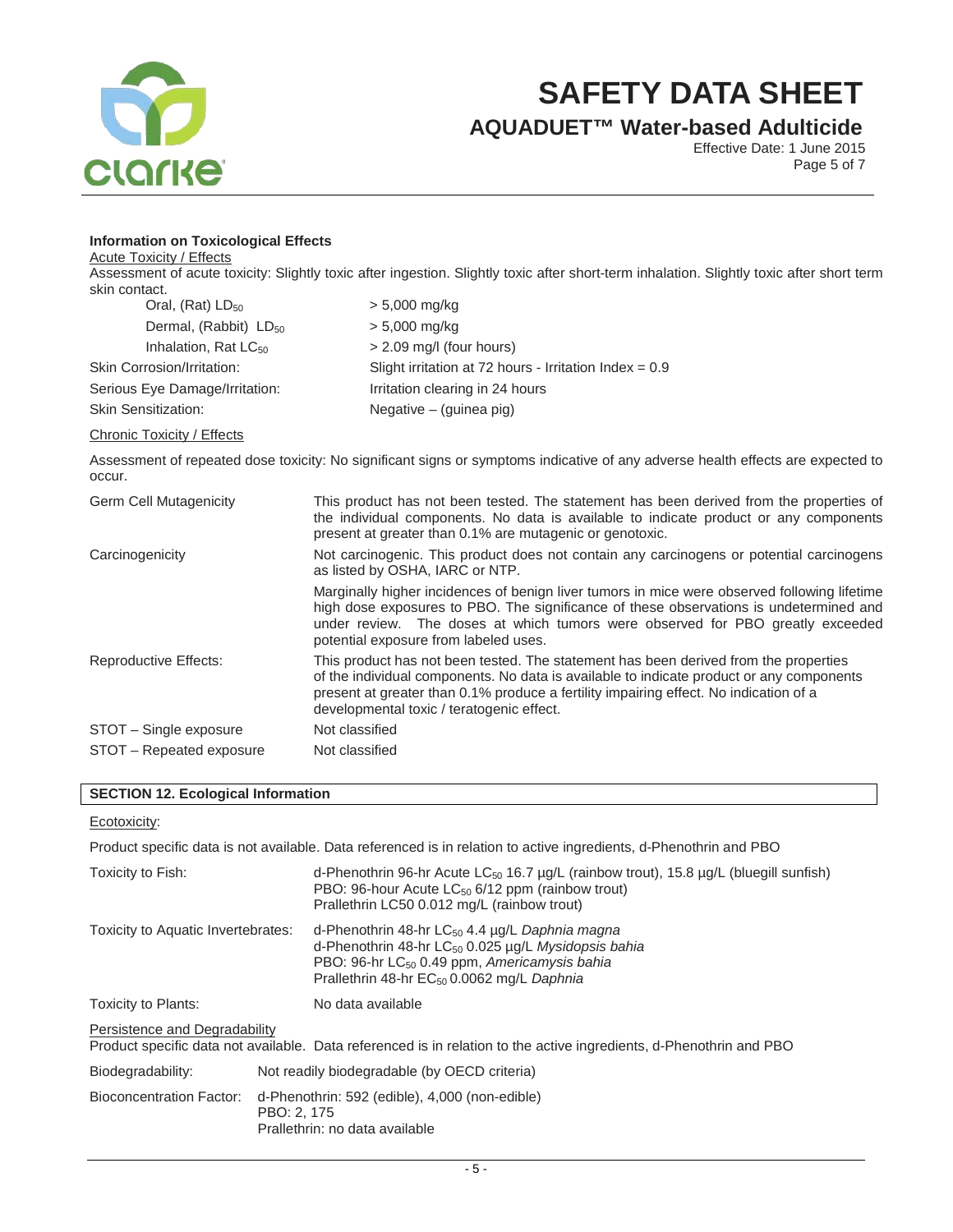

**AQUADUET™ Water-based Adulticide**

Effective Date: 1 June 2015 Page 6 of 7

| Log Kow:          | d-Phenothrin: 6<br>PBO: 4.95<br>Prallethrin: 4.49                                                                                                                                                |  |  |  |
|-------------------|--------------------------------------------------------------------------------------------------------------------------------------------------------------------------------------------------|--|--|--|
| Depuration:       | d-Phenothrin, PBO: 2-4 days                                                                                                                                                                      |  |  |  |
| Mobility in Soil: | d-Phenothrin has low water solubility and binds tightly to soil. Based on these properties, d-<br>phenothrin is relatively immobile in soil and its potential to contaminate groundwater is low. |  |  |  |
|                   | PBO is not very soluble in water and adheres moderately to soil with organic matter.                                                                                                             |  |  |  |
|                   | Prallethrin is not very water soluble and adheres moderately with organic material. The hazard for<br>prallethrin to move off the site of application with rain or irrigation is rated moderate. |  |  |  |

#### **SECTION 13. Disposal Considerations**

#### **Waste Treatment and Disposal methods**

Pesticide wastes are regulated. Consult product label for chemical substance and container disposal instructions. Avoid release to the environment. Improper disposal of excess product or rinsate is a violation of Federal law. If these wastes cannot be disposed or by use according to label instructions, contact your State Pesticide or Environmental Control Agency, or the Hazardous Waste Representative at the nearest EPA regional office for guidance.

Container disposal: Rinse thoroughly in accordance with label instructions.

## **SECTION 14. Transport Information**

#### **DOT (US)**

**PROPER SHIPPING NAME:** Insecticides, Insect or Animal Repellent, Liquid

#### **PRIMARY HAZARD CLASS/DIVISION:** Non-Hazardous

**OTHER SHIPPING INFORMATION:** This material is not regulated by the DOT as a hazardous material when shipped in Non-Bulk quantities (i.e., less than 119 Gallons / 450 Liters).

When shipping in Bulk-quantities (i.e., more than 119 Gallons / 450 Liters), please contact Clarke for the proper shipping description.

**IMDG (Vessel) SHIPPING NAME: Not Available** 

**ICAO/IATA (Air transport) SHIPPING NAME:** Insecticides, Insect or Animal Repellent, Liquid **PRIMARY HAZARD CLASS/DIVISION:** Non-Hazardous

#### **SECTION 15. Regulatory Information**

**FIFRA Information**: This chemical is a pesticide product regulated by the Environmental Protection Agency and is subject to certain labeling requirements under federal pesticide law. These requirements differ from the classification criteria and hazard information for safety data sheet, and for workplace labels of non-pesticide chemicals. Following is the hazard information as required on the pesticide label:

Signal Word: CAUTION

Precautionary Statements: Hazards to Humans and Domestic Animals: CAUTION. Wash thoroughly with soap and water after handling and before eating, drinking, chewing gum, using tobacco, or using the toilet. Remove and wash contaminated clothing before reuse.

Personal Protective Equipment (PPE): Mixers, loaders, applicators and other handlers must wear the following: long-sleeve shirt, long pants, shoes and socks. See engineering controls for additional requirements.

User Safety Requirements: Follow manufacturer's instructions for cleaning/maintaining PPE. If no such instructions for washables exist, use detergent and hot water. Keep and wash PPE separately from other laundry. Discard clothing and other absorbent material that have been drenched or heavily contaminated with the product's concentrate. Do not reuse them.